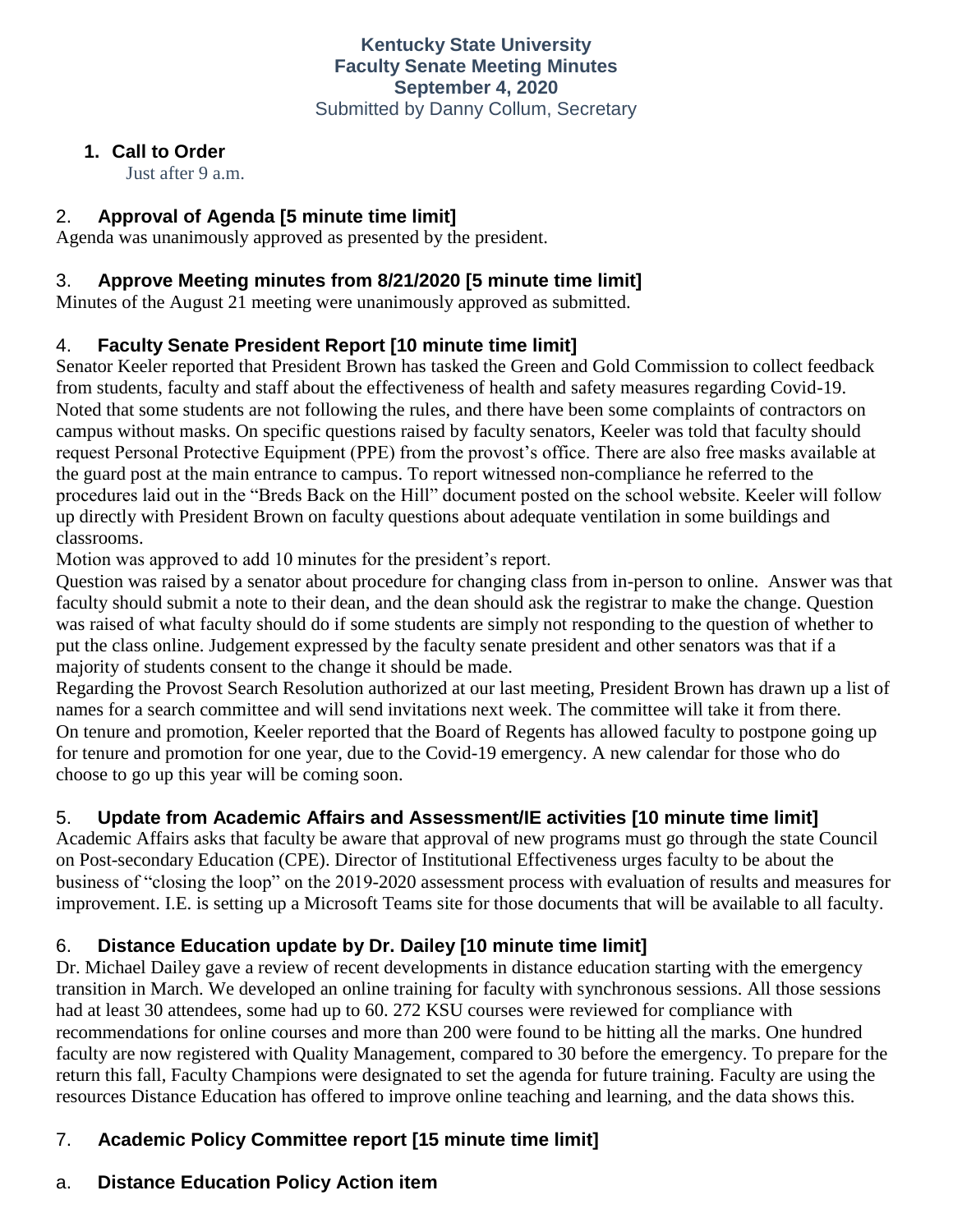Committee Chair, Senator Buddhi Gyawali, presented the revised Distance Education Policy for senate approval. He noted that APC worked with Dr. Dailey to clarify some of the language and definitions in the policy statement before approving it. Senator Keeler noted that the Distance Education Policy has now been through the APC twice.

A motion to approve the policy was made and seconded. The Distance Education Policy was approved unanimously.

## b. **Academic Integrity Statement Action item**

Senator Gyawali next presented an Academic Integrity statement that could be incorporated into syllabi and included in handbooks. Questions were raised by senators about enforcement of the statement. What happens if students violate it. There were also questions about where the statement would go. There is already an academic honesty section in the student handbook. Senator Keeler suggested that the statement should go back to the APC to consider these questions, and Senator Gyawali agreed.

### 8. **Curriculum Committee report [20 minute time limit]**

a. **Action item 20-21-1** Course change proposal by Criminal Justice to change CJE 495 Special Topics in Criminal Justice: Criminal Justice Reform to CJE 420 Seminar in Criminal Justice Reform

Passed unanimously.

b. **Action item 20-21-2** Program change proposal to make CJE 420 Seminar in Criminal Justice Reform as a core course in Criminal Justice major, replacing CJE 415 Seminar in Criminal Justice.

Passed unanimously

c. **Action item 20-21-3** Course change Proposal by Performing Arts to change all major applied courses (MUA 161, 162, 261, 262, 361, 362, 461, & 462) to variable credit hours. The lower hour numbers will be for BA and non-performance majors. The high hour numbers will be for performance majors.

Passed unanimously.

### 9. **Professional Concerns Committee report [15 minute time limit]**

Committee Chair, Senator Monica Valentine, reported that PCC is working on a resolution making recommendations for modes of instruction for the spring semester. Committee also discussed the salary compression resolution, and two committee members were directed to collect the data needed for that resolution.

### 10. **Budget and Academic Support Committee report [5 minute time limit]**

Chair Noel Novelo was absent so Senator Fariba Kashan spoke for the committee and reported that, at their meeting, they completed the process of electing officers as follows: Fariba Kashan, Vice-Chair and Senator Jennifer Ballard-Kang, Secretary. The committee had no action items to present.

### 11. **Faculty Regent report [10 minute time limit]**

Regent Joe Moffett reported that, at its September 3, 2020 meeting the Board of Regents approved the following action items:

- Corrective action to faculty hires from previous years granting tenure to faculty who should have been hired with tenure
- Extension of Tenure and Promotion Calendar for one year (due to the Covid-19 emergency)
- Association of Governing Boards contract for Presidential Review on Dr. Brown (fee of \$40,000)
- Organizational charts for university (these have not been published yet, but do include position titles and individual names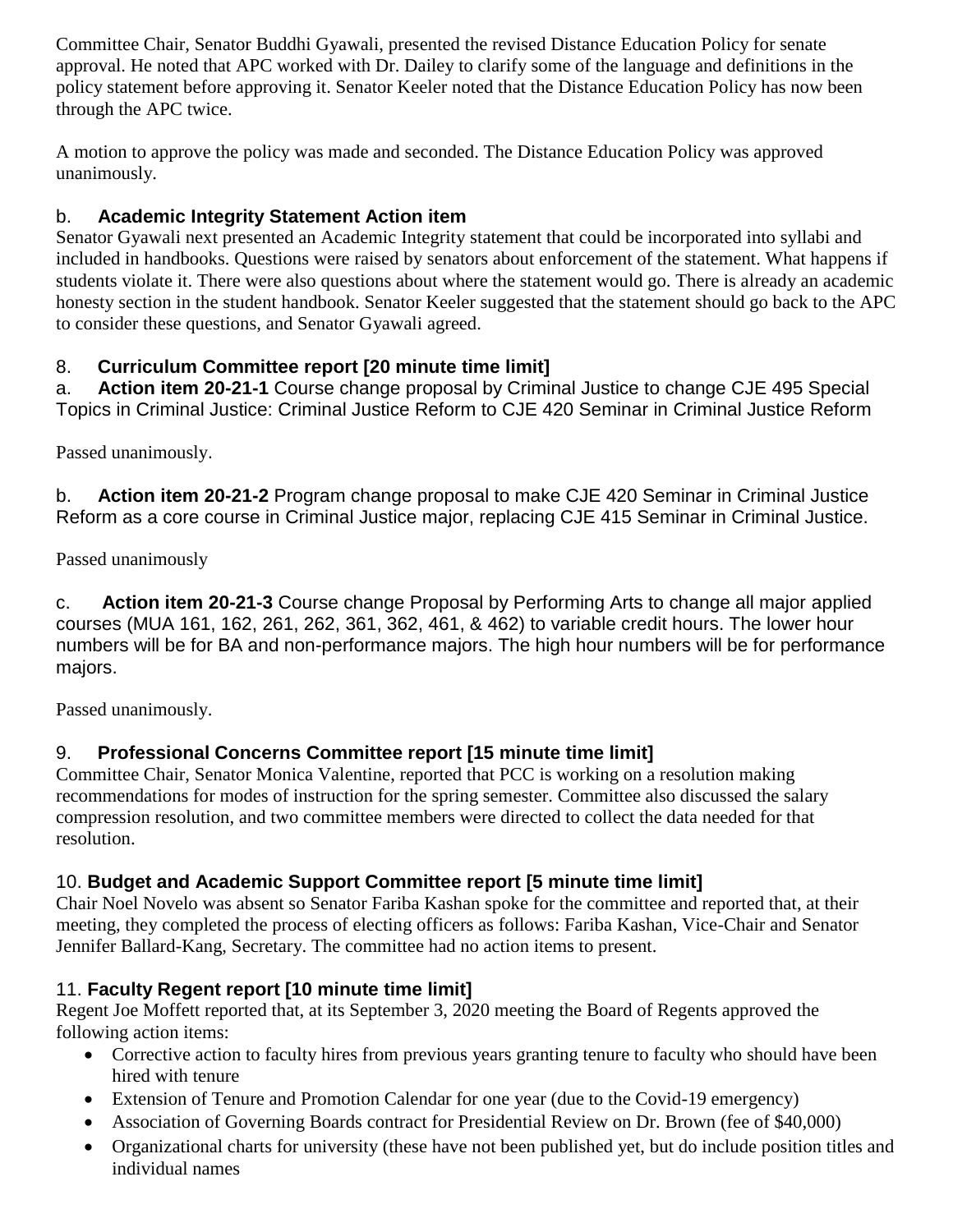- Contracts with Best Western and Holiday Inn for student housing
- Contract with Wild Health LLC testing. This in addition to the Quest Diagnostics contract previously approved. Wild Health will do the on-site testing and Quest will be a backup.
- New Title IX Guidelines (a new mandatory training on this will be coming soon)
- Annual standing line of credit raised to \$5 million. According the Chief Financial Officer, this is not needed now, but is being done as a precaution.

The board also received the following informational items:

#### **Pre-College Academy 2019 Class**

32 PCA students (97%) went on to earn a 2.0 or greater GPA 29 PCA students (88%) earned a 3.0 or greater GPA 12 PCA students (36%) earned a 4.0 GPA

#### **Grades Distribution**

Comparing Spring and Summer 2020 (with the campus closing) to Spring 2019, the percentage of students earning passing grades was 75.7% for 2020, compared to 79.0% in 2019. "Other Grades" (Incomplete, Withdrawal, etc.) went up by 2%. So, overall, student grades do not appear to have suffered from the emergency transition.

#### **Fall to Fall Persistence**

| 53% | 78%                                                                                                                            | 84% | 42% | 60%                                           |
|-----|--------------------------------------------------------------------------------------------------------------------------------|-----|-----|-----------------------------------------------|
| 56% | 76%                                                                                                                            | 76% | 36% | 56%                                           |
| 53% | 72%                                                                                                                            | 77% | 37% | 56%                                           |
| 58% | 72%                                                                                                                            | 75% | 31% | 55%                                           |
| 71% | 79%                                                                                                                            | 73% | 28% | 64%                                           |
|     | Fall 2015 to Fall 2016<br>Fall 2016 to Fall 2017<br>Fall 2017 to Fall 2018<br>Fall 2018 to Fall 2019<br>Fall 2019 to Fall 2020 |     |     | Freshman Sophomore Junior Senior Total Return |

Regent Moffett noted that the decrease in senior return rate is a good thing because it means more students graduated.

#### **Projected Graduation Rates**

**Enrollment** 

| Cohort entering          |      | 2014 2015 2016 |     |
|--------------------------|------|----------------|-----|
| <b>Total Cohort</b>      | 2.77 | 174            | 161 |
| 4-yr Graduation Rate 16% |      | 20%            | 24% |
| 5-yr Graduation Rate 28% |      | 36%            | 35% |
| 6-yr Graduation Rate 33% |      | 37%            | 45% |
|                          |      |                |     |

| епгоппени                   |                  |
|-----------------------------|------------------|
| <b>Student Type</b>         | <b>Fall 2020</b> |
| Continuing                  | 1066             |
| <b>First Time Freshman</b>  | 578              |
| <b>High School Student</b>  | 9                |
| New Graduate Student        | 37               |
| Pre-College Academy         | 1                |
| Readmit                     | 19               |
| Special, non-degree seeking | 4                |
| Transfer                    | 100              |
| <b>Grand Total</b>          | 1814             |
|                             |                  |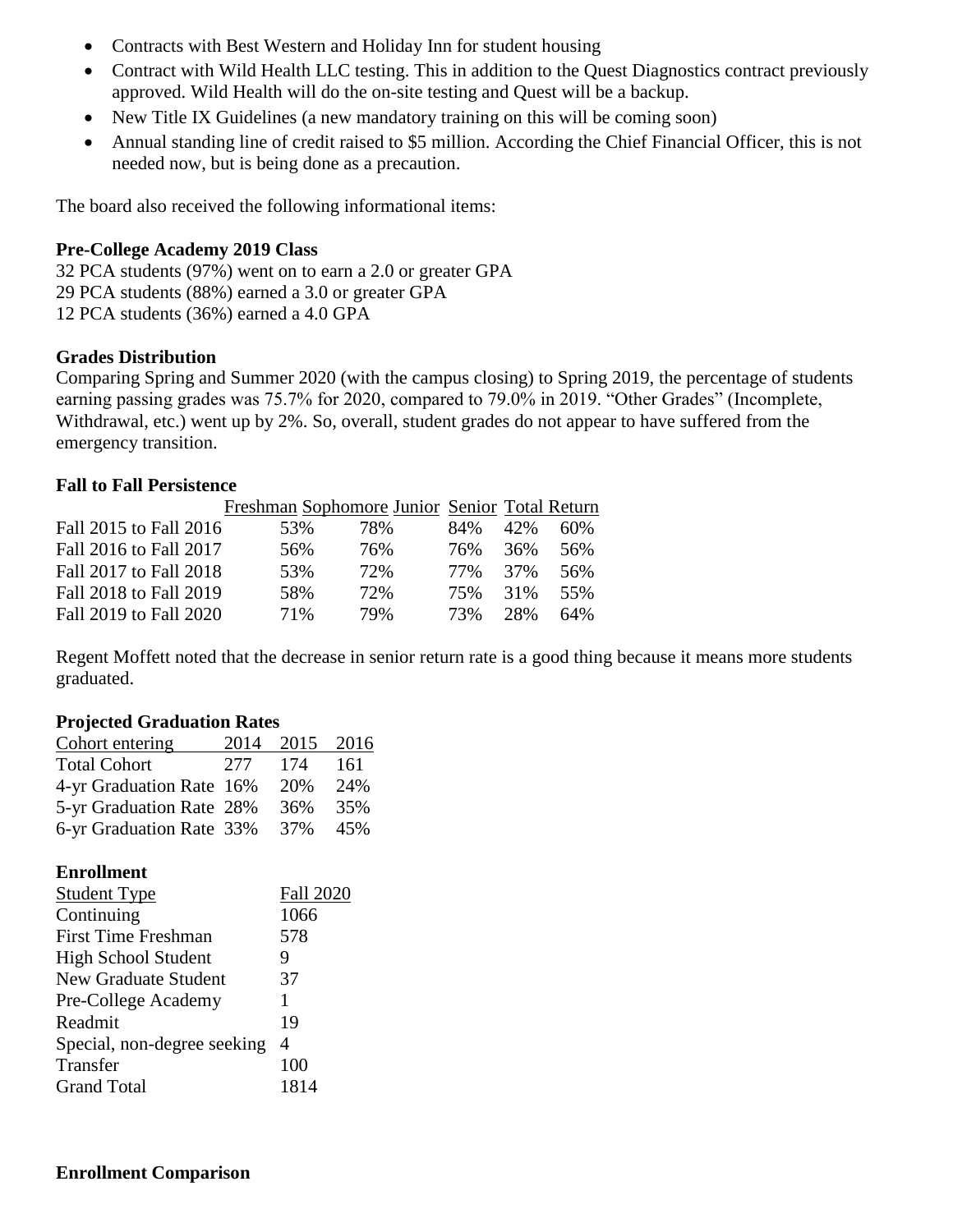| 247  |
|------|
| 51   |
| 113  |
| 62.  |
| 1126 |
| 1599 |
|      |

A senator pointed out that the low number for 2020 high school enrollment is because of the late start at public high schools. That number will eventually be higher. Also, while due to a lower tuition rate, dual enrollment of high school students is not a money-maker for the university, it is one of important measurements for our state performance funding.

#### **Resident Halls**

| Residence Hall      | <b>Number of Students Placed</b> | <b>Beds Remaining</b> |
|---------------------|----------------------------------|-----------------------|
| Chandler            | 78                               | O                     |
| Combs               | 82                               |                       |
| Kentucky            | 92                               | O                     |
| McCullin            | 63                               |                       |
| The Halls           | 205                              | 5                     |
| Young               | 133                              | 2                     |
| Holiday Inn         | 26                               | $\theta$              |
| <b>Best Western</b> | 47                               | $\theta$              |
| Capital Plaza       | 181                              |                       |
| Total               | 907                              | 10                    |

#### **FY 19-20 Budget**

Revenue: \$46,714,304 Expenses: \$46,296,276 Income/loss: +\$418,028

This is better than the projection last reported.

### 12**. Faculty ombudsman report [5 minute time limit]**

Ombudsman Wilfred Reilly reported that most inquiries that have come to him since the last meeting have been about Covid-29, and most of the answers to those have been spelled out in the "Breds Back on the Hill" document.

In response to questions from senators, Reilly said that, as of now, there is no way for faculty to know if students have completed their mandatory Covid-19 training. He thinks faculty is supposed to be notified about students quarantined, but, according to senators, this doesn't seem to always happen. Reilly said that these questions will be raised at the next Green and Gold Commission meeting next Monday. He did say that, according to President Brown, 95% of students and employees have completed the training.

### 13**. Other Business [10 minute time limit]**

Question was raised by a senator about the future of the IDCR (Indirect Cost Rate) established last year for grants received in academic units. The senator reported that a staff member had told him that policy had been cancelled. Other senators reported that President Brown says that, rumors to the contrary, it is still in effect. Another senator noted that, on the day of the meeting, faculty should have received a salary payment reflecting a Cost of Living Allowance (COLA) increase of 1.86%.

### 14. **Adjournment**

Meeting adjourned at about 11 a.m.